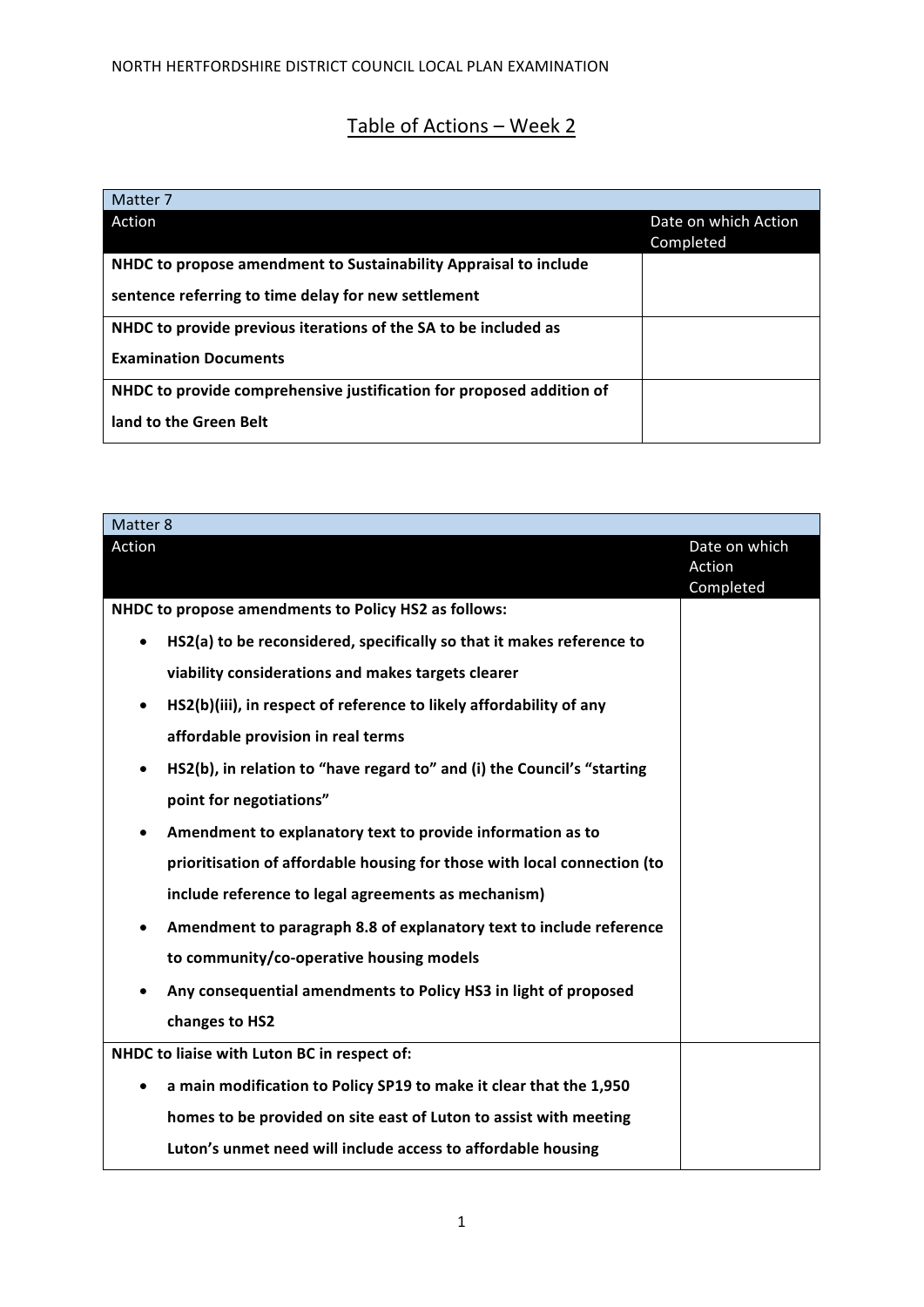## NORTH HERTFORDSHIRE DISTRICT COUNCIL LOCAL PLAN EXAMINATION

| Matter 8                                                                            |                                      |
|-------------------------------------------------------------------------------------|--------------------------------------|
| Action                                                                              | Date on which<br>Action<br>Completed |
| self-build plots on site east of Luton<br>$\bullet$                                 |                                      |
| NHDC to provide a note on self-build and the position taken in respect<br>$\bullet$ |                                      |
| of self-build in legislation, the National Planning Policy Framework and            |                                      |
| <b>Planning Practice Guidance</b>                                                   |                                      |
| NHDC to consider position adopted by Stevenage BC and Luton BC on                   |                                      |
| this issue                                                                          |                                      |
| NHDC to consider amendment to explanatory text of SP2 to include                    |                                      |
| reference to self-build in villages                                                 |                                      |
| NHDC to consider clarification as to what is meant by the identification            |                                      |
| of 100 self-build plots as compared to self-build on windfall sites                 |                                      |
| NHDC to consider the deletion of criterion (f) of Policy HS4 and to instead         |                                      |
| make reference to the requirement under policies for strategic site allocations     |                                      |
| NHDC to consider amendments to Policy SP8(f)(ii) and Policy HS3(a)(i) in            |                                      |
| respect of taking into account up to date evidence base                             |                                      |
| NHDC to seek clarification from viability consultants as to:                        |                                      |
| Whether 100 units or more threshold being applied in HS4(e) and (f)                 |                                      |
| will have an impact on viability                                                    |                                      |
| C2 uses on strategic sites and whether this will have viability<br>٠                |                                      |
| implications                                                                        |                                      |
| Policy HS5 and the provision of greater evidential support for this                 |                                      |
| policy                                                                              |                                      |
| NHDC to delete 'exceptionally' from Policy HS6 and consider whether any             |                                      |
| other clarificatory text is appropriate in respect of HS6                           |                                      |